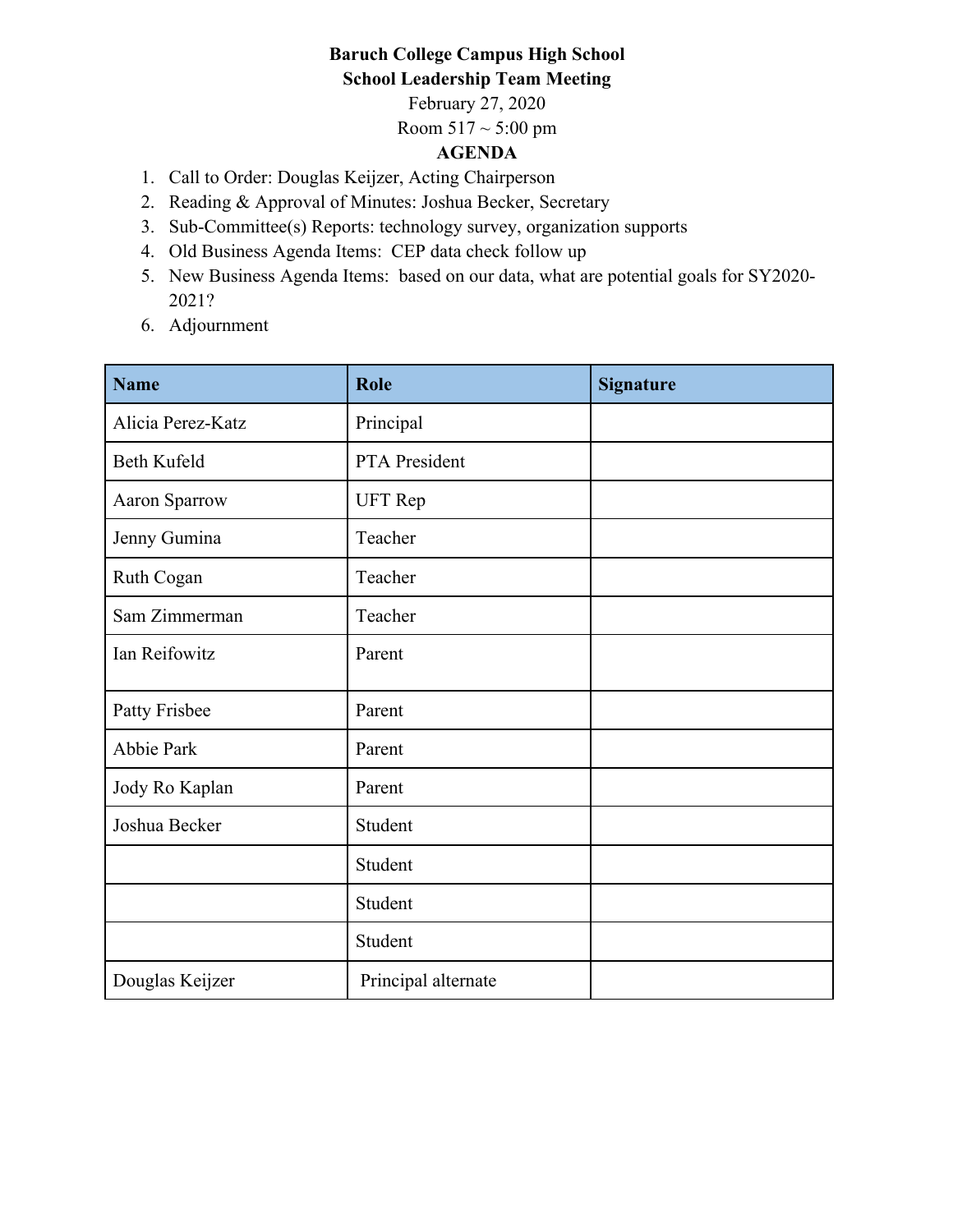Sub-committee items:

9th grade survey: Only 8 students filled out the survey so far. Need to promote the survey - find a class(es) to complete it in.

Advisory Communication Initiative (Piloted by RC) Josh will lead a google classroom PD on March 23rd Advisory teams meet this Monday - should Ms. Cogan turnkey her project?

Old Business Agenda Items Feb 27: CEP check follow up:

Algebra:

- Ixl has been implemented in algebra.
- Math tutoring will gather data there as well, by surveying students and looking at student growth.
- Shifting what we measure from measuring the gap to measuring the growth within the subgroup.
- We saw big gains with our general education students in math on the midterm!

Positive Attention and Support:

- Second survey, questions were crafted with student input. Surveyed one advisory in each grade again and saw a significant increase.
- *SLT brainstorm: what are strategies we could try to implement to increase attention and support? (parent driven, teacher driven, student driven)?*
	- **Hard when there are larger classes**
	- **Multiple definitions of what "support" is**
	- **9th graders don't feel part of the community**
	- **Figure out needs by grade**
	- **Student resources need to be clearly laid out!**
	- **How to get students to advocate for themselves and ASK for help —> teachers are willing to help!\*\*\***
	- **Clearly sharing extra help opportunities and validating student concerns!**